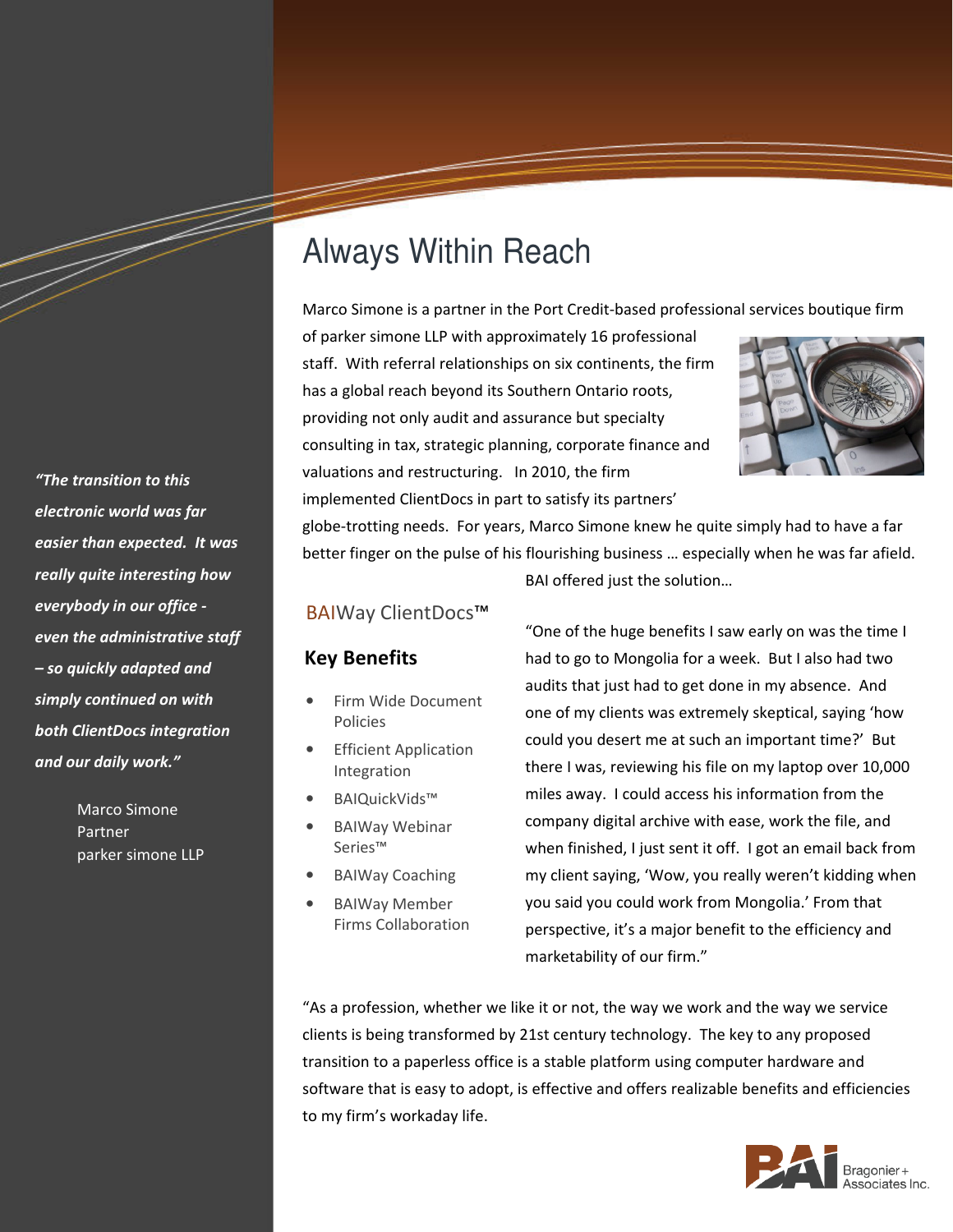It's a tough fit, because the only way we can realize any true value is if we can find a It's a tough fit, because the only way we can realize any true value is if we can find a<br>process that intuitively mirrors the paper-handling world we've become so accustomed to. The applications software for accountants that is out there is excellent, but it's been<br>very frustrating finding a way to 'automate' parker simone<br>in a way that isn't catastrophically disruptive ... at least not<br>"BAI's

"BAI's strength is its people.

They know our industry  $-$  in fact, they're a part of —in fact, they're a part of<br>the profession — and they have an intimate understanding of our nees

As a result, they so easily communicate the feature sets of ClientDocs in a language we can all understand."

"For parker simone, BAI had the answer. nonsense approach to using today's software in a way that<br>responds to even the worst fears of those who are<br>resistant to giving up their paper files. ClientDocs offers a responds to even the worst fears of those who are resistant to giving up their paper files. ClientDocs offers a clear vision of how we should work a client's file in the digital realm. digital realm. It's a tough fit, because the only way we can realize any true value is if we can find a<br>process that intuitively mirrors the paper-handling world we've become so accustomed<br>to. The applications software for accountants th very frustrating finding a way to 'automate' parker simone<br>in a way that isn't catastrophically disruptive ... at least not<br>until we took a long, hard look at ClientDocs."<br>"For parker simone, BAI had the answer. It's a noresponds to even the worst fears of those who are<br>resistant to giving up their paper files. ClientDocs offers<br>clear vision of how we should work a client's file in the<br>digital realm.<br>What we all imagine when people say 'pa nonsense approach to using today's software in a<br>responds to even the worst fears of those who are<br>resistant to giving up their paper files. ClientDocs<br>clear vision of how we should work a client's file ir<br>digital realm.<br>W at least not<br>nosense approach to using today's software in a way that<br>bonds to even the worst fears of those who are<br>stant to giving up their paper files. ClientDocs offers a<br>ir vision of how we should work a client's file in the<br>tal rea

in a way that isn't catastrophically disruptive … at least not

until we took a long, hard look at ClientDocs."

in fit, because the only way we can realize any true value<br>at intuitively mirrors the paper-handling world we've be<br>plications software for accountants that is out there is every frustrating finding a way to 'auto<br>in a wa What we all imagine when people say 'paperless' is a workplace entirely devoid of the stuff. works with paper, but paper that is intelligently transformed into an electronic file that I can access quickly, work on, put away and come bac on it, I can easily store it safely, and reference back to it with a click of a mouse. What we all imagine when people say 'paperless' is a<br>workplace entirely devoid of the stuff. ClientDocs, in<br>works with paper, but paper that is intelligently workplace entirely devoid of the stuff. ClientDocs, in factors with paper, but paper that is intelligently<br>transformed into an electronic file that I can access quick<br>work on, put away and come back to. And when I sign o<br>o a tough fit, because the only way we can realize any true value is if we can find a<br>
The applications software for accountants that is out there is excellent, but tris be<br>
The applications software for accountants that is works with paper, but paper that is intelligently<br>transformed into an electronic file that I can access quickly<br>work on, put away and come back to. And when I sign off for accountants that is out there is excellent, but it's been<br>very frustrating finding a way to 'automate' parker simone<br>in a way that isn't catastrophically disruptive ... at least not<br>until we took a long, hard look at C n, put away and come back to. And when I sign off<br>can easily store it safely, and reference back to it<br>click of a mouse.<br>nsition to this electronic world was far easier than handling world we've become so accustomed<br>ants that is out there is excellent, but it's beer<br>ing finding a way to 'automate' parker simone<br>isn't catastrophically disruptive ... at least not<br>callong, hard look at ClientDocs , in fact, into an electronic file that I can access qui<br>away and come back to. And when I sign<br>sily store it safely, and reference back to i<br>f a mouse.<br>n to this electronic world was far easier th<br>was really quite interesting how ev

The transition to this electronic world was far easier than on it, I can easily store it safely, and reference back to it<br>with a click of a mouse.<br>The transition to this electronic world was far easier than<br>expected. It was really quite interesting how everybody in

our office - even the administrative staff - so quickly adapted and simply continued on with both ClientDocs integration and our daily work."

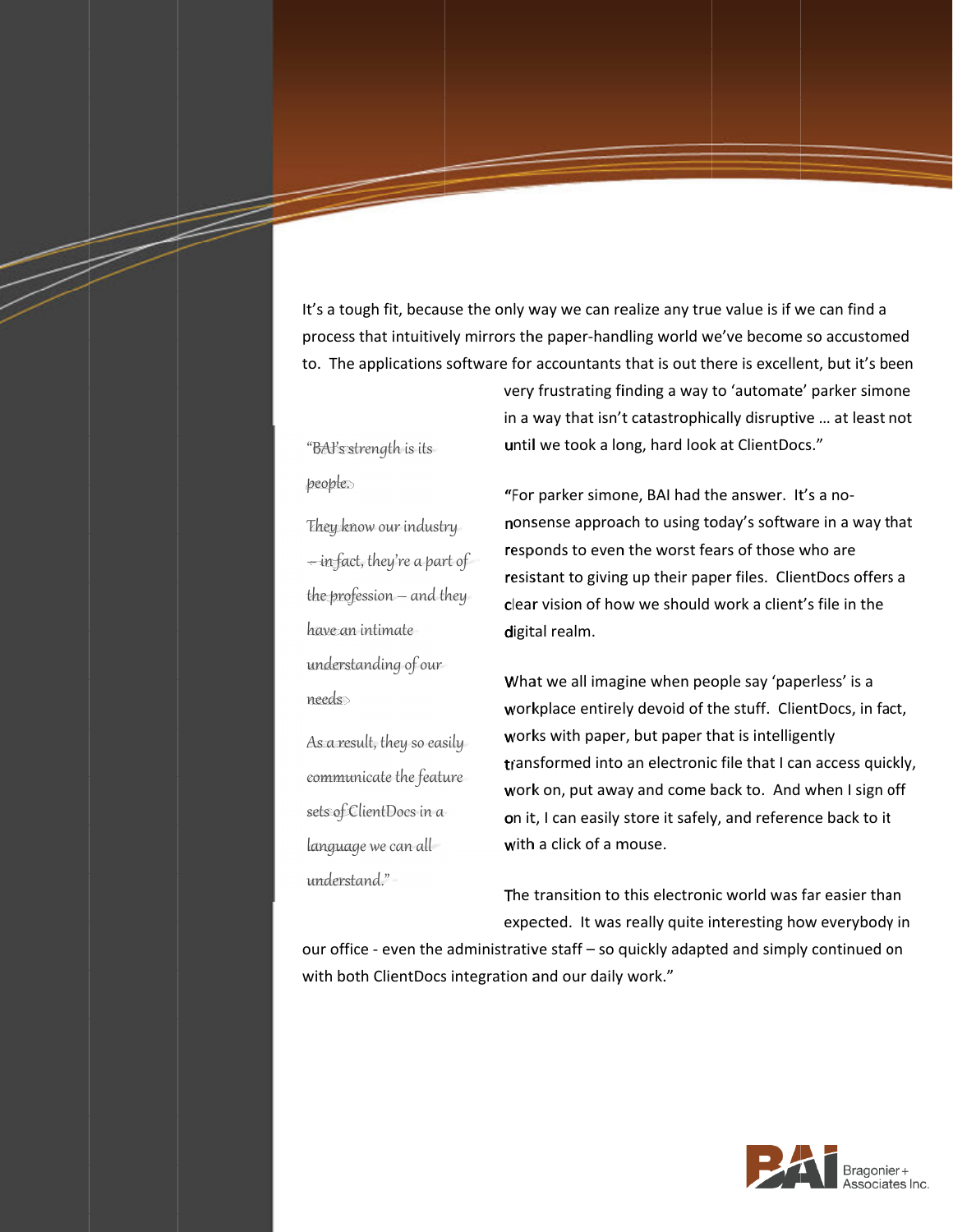"BAI was key to a smooth transition. What BAI brings is the ability to distill things down "BAI was key to a smooth transition. What BAI brings is the ability to distill<br>into very simplistic terms in order for everybody to understand and to buy-i people were at the forefront of this move.

Knowledgeable, open and patient  $-$  just what one needs. BAI has an intensive yet clear training people were at the forefront of this move.<br>Knowledgeable, open and patient – just what<br>one needs. BAI has an intensive yet clear train<br>regimen that's augmented by several levels of coaching, online video and post up. simplistic terms in order for everybody to understand and to buy<br>
ere at the forefront of this move.<br>
geable, open and patient – just what<br>
s. BAI has an intensive yet clear training "What I'm looking for<br>
hat's augmented

It was a very collaborative process. We worked with BAI to develop a plan that would ideally suit our particular circumstances. The BAI people were always there to work with us and to develop a strategy to get this rolled out effectively. coaching, online video and post-training follow-<br>up.<br>It was a very collaborative process. We worked<br>with BAI to develop a plan that would ideally suit coaching, online video and post-training follow-<br>up.<br>It was a very collaborative process. We worked<br>with BAI to develop a plan that would ideally suit<br>our particular circumstances. The BAI people<br>were always there to work It was a very collaborative process. We worked BAI to develop a plan that would ideally suit<br>
articular circumstances. The BAI people<br>
always there to work with us and to<br>
lop a strategy to get this rolled out<br>
only see greater and greater gains,<br>
as well as ease of us

sulf transition. What BAI brings is the ability to distill things down<br>in order for everybody to understand and to buy-in. Their<br>root of this move.<br>
do patent – just what<br>
down affores where the training follow-<br>
ending fo ensive yet clear training<br>
"What I'm looking for is a logical<br>
by several levels of<br>
progression of technology that wil<br>
d post-training follow-<br>
longlise. BAI now affords me not<br>
process. We worked<br>
only greater efficienc progression of technology that will realize straightforward, definable realize straightforward, definable<br>benefits. BAI now affords me not only greater efficiencies, but a timevalue savings not possible in the "paper" world. In the future, I can only see greater and greater gains, value savings not possible in the<br>"paper" world. In the future, I can<br>only see greater and greater gains,<br>as well as ease of use as ClientDocs evolves." of technology that will<br>htforward, definable<br>Inow affords me not<br>efficiencies, but a time everybody to understand and to buy-in. Their<br>iove.<br>ist what<br>lear training "What I'm looking for is a logical<br>levels of progression of technology that wi<br>realize straightforward, definable<br>lenefits. BAI now affords me not<br>l benefits. BAI now affords me not<br>
ked only greater efficiencies, but a tim<br>
value savings not possible in the<br>
"paper" world. In the future, I car<br>
only see greater and greater gains<br>
as well as ease of use as ClientDoc<br>
e "BAI was key to a smooth transition. What BAI brings is the ability to distill things down<br>
into very simplistic terms in order for every body to understand and to buy-in. Their<br>
people were at the forefront of this move.<br> "What I'm looking for is a logical<br>progression of technology that will-<br>realize straightforward, definable<br>benefits. BAI now affords me not<br>only greater efficiencies, but a time-<br>value savings not possible in the-<br>"paper"

The initial benefit? We're just more efficient and staff morale is following suit. They're working in

a totally electronic world; it's so cutting-edge, whereas other offices are still paper. It



gives them a sense of working at a firm that gives them a sense of working at a firm that<br>wants to stay abreast of technology and help lead the way, as opposed to following lead the as opposed to following everybody." as following everybody." gives them a sense of working at a firm tha<br>wants to stay abreast of technology and he<br>lead the way, as opposed to following<br>everybody."<br>"Accountants are notoriously cost driven, s<br>they have to see the bottom-line benefits

they have to see the bottom-line benefits.<br>But that's BAI's strength – elucidating those<br>value-added, consistent and real returns. I<br>expect my paper costs to go way down. Then there's storage costs – I don't need that "Accountants are notoriously cost driven, so they have to see the bottom But that's BAI's strength – elucidating those<br>value-added, consistent and real returns. I value-added, consistent and real returns. |

expect my paper costs to go way down. Then there's storage costs – I don't need th:<br>file room anymore; it now becomes a more productive space. I don't need to worry about the security of expensive off-site storage either.



"ClientDocs is a seamless transition into a paperless office. Which is great; but more important is its practical integration of all hands-on elements of an accounting office's workflow – from receipt to review, security to archive. more important is i<br>practical integratio<br>hands-on elements<br>accounting office's<br>– from receipt to re<br>security to archive.

It's a two-tiered process that addresses two coexisting yet separate elements: the file I'm working on; and the finished, issued document." addresses two coexisting ye<br>separate elements: the file<br>I'm working on; and the<br>finished, issued document." from receipt to review,<br>ecurity to archive.<br>'s a two-tiered process the<br>ddresses two coexisting ye<br>parate elements: the file<br>m working on; and the<br>nished, issued document.'

> Marco Simone Partner Marco Simone<br>Partner<br>parker simone LLP